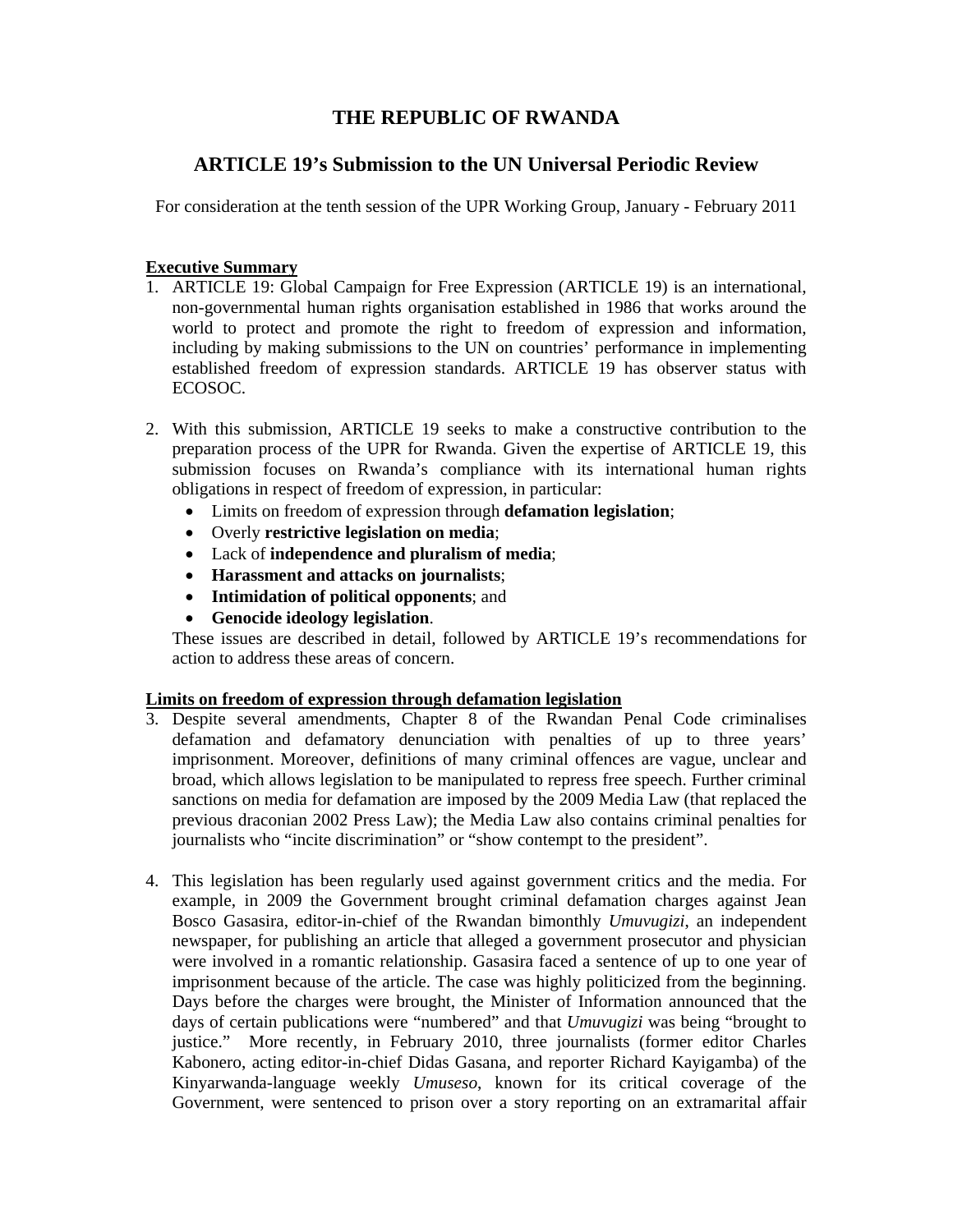between the mayor of the capital, Kigali, and a government minister. Kabonero was sentenced to one year in prison and Gasana and Kayigamba to six-month prison terms. The three were also ordered to pay damages of 1 million Rwandan francs (1,700 USD) to the two officials.

5. ARTICLE 19 points out that the imposition of criminal penalties for acts of defamation creates a chilling effect on expression and leads to self-censorship both by the media and by private individuals. Criminal defamation laws are unnecessary since civil defamation laws provide adequate protection for reputation, as evidenced by the increasing number of countries that have abolished criminal defamation rules.

#### **Overly restrictive legislation on media**

- 6. In addition to the Penal Code, a number of other Rwandan laws severely restrict freedom of expression and create other problems for media.
- 7. Under the 2009 Media Law, all Rwandan journalists must be authorized by the Media High Council to practice their profession. In order to receive authorisation, applicants must present a number of documents (e.g. a detailed curriculum vitae, a criminal record; a payment receipt issued by Rwanda Revenue Authority) and must have either an associate's degree in journalism or communication, a certificate obtained from an institute of journalism and communication, or a university degree in another field with training in journalism. Journalists without one of these qualifications must obtain them within five years to continue in their positions. Foreign journalists must also apply for permission from the Media High Council. ARTICLE 19 notes that this authorisation system and entry requirements are inconsistent with international freedom of expression standards as they fail to recognise that the right to express oneself through the mass media is universal; it does not only belong to persons whom the government considers particularly qualified or suitable. They also deprive the general public of the right to receive information and to independently choose ideas from diverse sources. The qualification demands also negate the fact that the Rwandese population is largely illiterate and such entry level requirements are not even required of senior bureaucrats in the public administration.
- 8. The Media Law also imposes high media licensing fees. The start-up cost is 23 million Rwandan francs (41,000 USD) for a newspaper, 45 million Rwandan francs (81,000 USD) for a radio station and 105 million Rwandan francs (187,500 USD) for a TV station. These prohibitively expensive fees restrict people from being able to found new media companies.
- 9. Furthermore, the Media Law grants the Media High Council the power to suspend newspapers and imposes an obligation on all publishers to notify the government of all new press publications at least one month before the publication of their first issue. The Law also requires journalists to reveal their sources when authorities deem it necessary to carry out criminal investigations or proceedings.
- 10. The telecommunications network is regulated by the 2001 Telecommunications Act and supervised by the Regulation Council whose functions include the distribution of licences for telecommunications services in the country. The 2001 Telecommunications Act (Chapter 14) gives the government full discretionary powers in regard to the telecommunications sector in order to guarantee the territorial integrity of the country. It allows for the suspension of private communications, the indefinite suspension of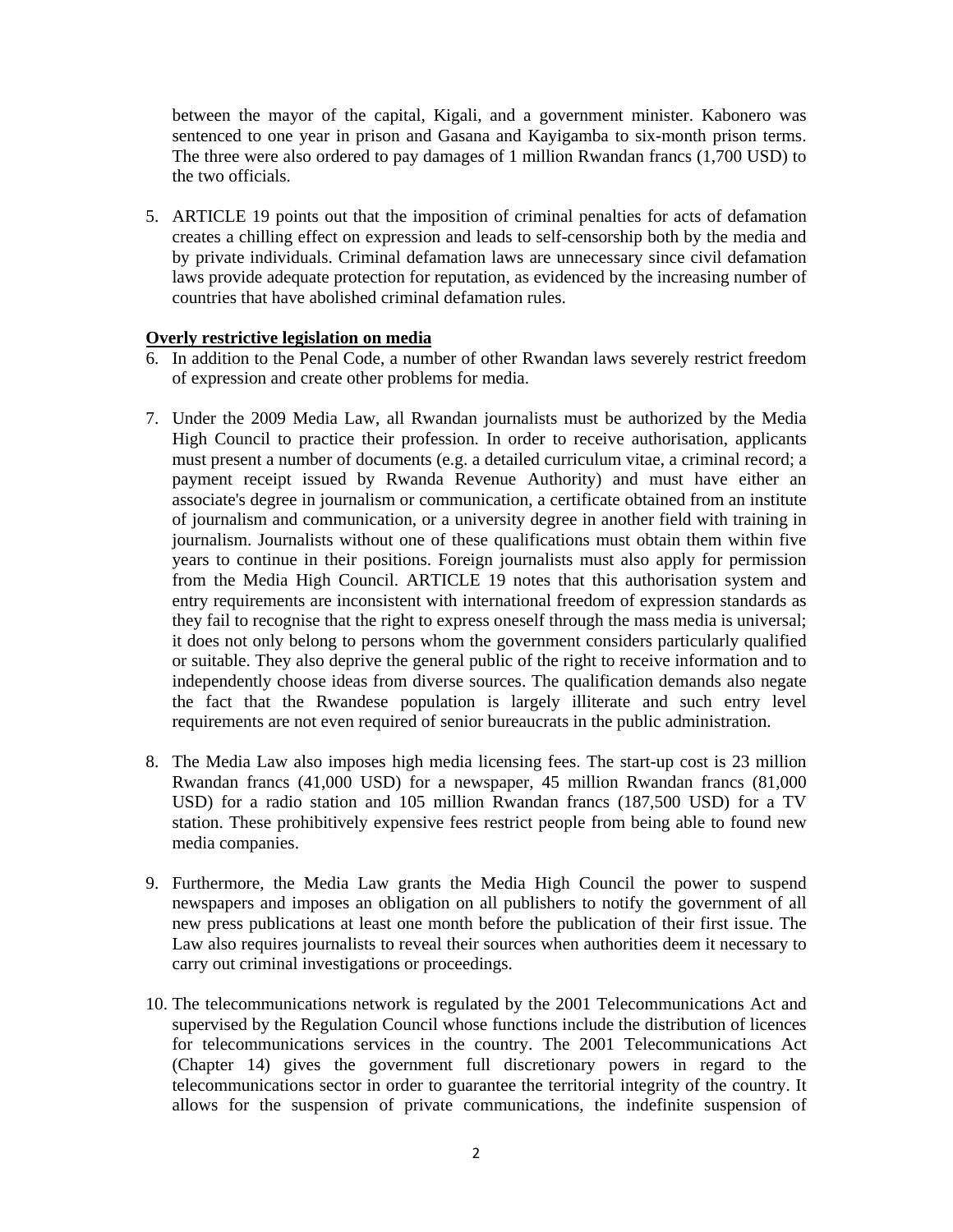broadcasting services and the confiscation of broadcasting equipment in order to prevent communications which "could appear dangerous for the safety of the State, contrary to the law, to public order or to good manners". Such a vague formulation is open to interpretation and therefore this legislation can be used as an instrument of intimidation.

#### **Lack of independence and pluralism of media**

- 11. The restrictive media regulations, combined with other types of periodic government repression, have forced the Rwandan media to operate in an atmosphere of pervasive selfcensorship and have helped destroy media pluralism. Self-censorship by journalists is widespread, due to the fear of harassment by governmental authorities or pro-government groups and individuals. The media are also hindered by a lack of infrastructure and financial resources.
- 12. In the aftermath of the 1994 Rwandan genocide, much emphasis has been placed on building press freedom and increasing the number of independent radio, television and print press outlets. However, progress has been slow and comparatively little has been achieved in the way of developing new independent media outlets. The Government retains a monopoly over television broadcasting, and although it authorizes the licensing of private television stations, it also owns and operates the country's only private television station. Apart from the Government-owned and operated Radio Rwanda, there are only dozens private radio stations operating in the country. Broadcasts from commercial and community-owned radio stations tend not to report heavily on current affairs or engage in investigative reporting. In order to avoid difficult political issues many radio stations orient their programmes around simpler, less controversial topics.
- 13. There are only few independent newspapers in circulation. The *New Times*, an Englishlanguage paper with close ties to the Government and whose shareholders reportedly include senior government officials, is the only daily newspaper. Independent media critical of the government face reprisal from the Government. For example, in 2007, the Minister of Information revoked the authorization of the English language weekly newspaper, *The Weekly Post*, just three days after publication of its first edition, without a required court order. The Minister provided no justification for the action. Recently, in April 2010, the Government suspended two independent newspapers, *Umuvugizi* and *Umuseso*; *Umuvigizi* continues to publish online, but was blocked inside Rwanda at the beginning of June 2010.
- 14. Foreign radio stations remain an important source of independent news, but are subject to government censorship. For example, a French radio station was taken off the air entirely in November 2006 following criticism of the Rwandan government by a French judge. BBC and Voice of America were threatened by the Government in connection to their reporting leading up to the 2008 parliamentary elections. In April 2009, BBC Kinyarwanda services were suspended for allegedly providing a platform for genocide deniers.

### **Harassment and attacks on journalists**

15. Harassment and intimidation of journalists, through arrests and illegal detention or from expulsion from events, as a means of exerting official control over the media, is an established pattern in Rwanda.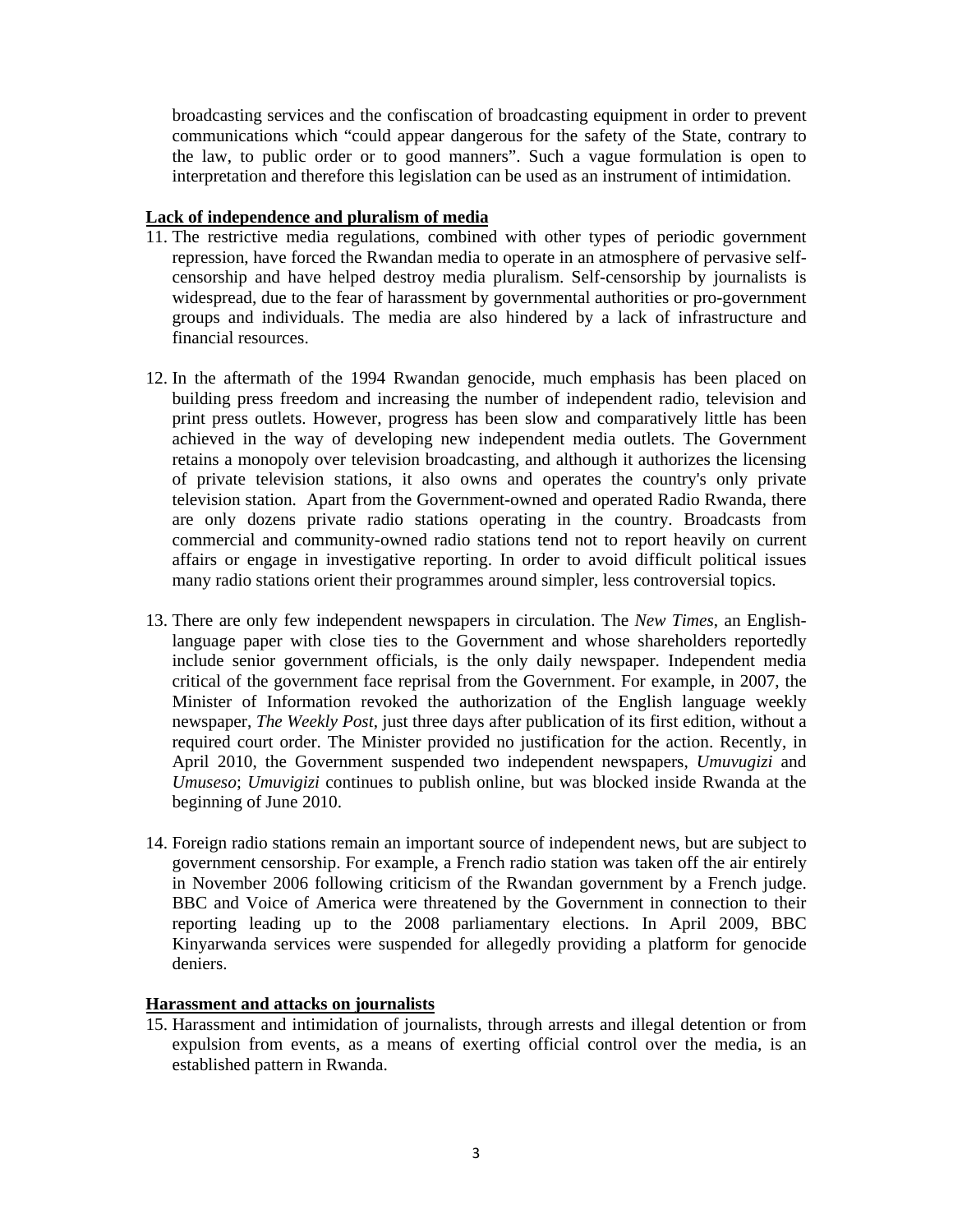- 16. For example, two journalists, Dominique Makeli and Tatiana Mukakibibi, were arrested and imprisoned for more than 10 years without ever being sentenced because of the alleged impact of their reporting during the genocide. The journalists appeared before a gacaca court but were never tried. In February 2007, Jean Bosco Gasasira, editor of *Umuvigizi* newspaper, was assaulted by three unidentified men armed with iron bars in Kigali; a few days before the attack, he had published several articles critical of the RPF. In January 2007, following the publication of an open letter condemning the country's press freedom violations in the private newspaper Umurabyo, the paper's editor Agnes Uwimana Nkusi was arrested and charged with sectarianism and discrimination. Nkusi was kept in pre-trial detention based on conclusions that she represented a "threat to state security"; in April 2007, she was sentenced to a year in prison and ordered to pay \$760 in fines. In February 2009, during a lecture by High Court President Johnston Busingye to police cadets on human rights in policing, police expelled two journalists from the *New Times* who had been invited to cover the event; police subsequently forced the journalists to delete their photographs when they were unable to produce their letters of permission from the Ministry of Internal Security to attend. In August 2009, a gacaca court in Butare sentenced Amani Ntakandi, a journalist for the biweekly *Rushyashya*, to three months in prison for taking photos of a gacaca trial; Ntakundi, who had a permit to take notes issued by the national agency for gacaca courts, claimed he was unaware that he needed separate permission to take photos.
- 17. ARTICLE 19 is also concerned about the recent killing of Jean Leonard Rugambage, acting editor of *Umuvugizi* newspaper. Rugambage was shot leaving his home in late June 2010. Although the Government denies any connection to the murder, we note that *Umuvugizi*, which has been banned both in print and online in Rwanda, had consistently been critical of the government. On the morning he was killed, Rugambage published an article online alleging that the Rwandan Government was behind the attempted murder of one of their most outspoken critics, former General Faustin Kayumba. Kayumba is currently in critical condition in a hospital in South Africa.

#### **Intimidation of Political Opponents**

18. ARTICLE 19 is also concerned by multiple reports of intimidation of political opponents in the face of the August 2010 elections. In many instances political opponents are labelled as criminals using the restrictive genocide ideology laws. Opposing political parties must register with the Government, a process that involves getting clearance from the police. Individual candidates must also be cleared by police to compete in the general elections. For example, Victoire Ingabire, the Hutu opposition political figure, one of incumbent president Kagame's biggest challengers, was barred from running for president as a result of being charged with genocide denial. While attempting to register in February 2010, Ingabire and her assistant, Joseph Ntawangundi were attacked. Also, Ingabire's American attorney, Peter Erlinder, was recently arrested upon arrival in Rwanda for genocide denial. Erlinder is the first foreigner to be accused under the Genocide Ideology Law (see below), and faces a minimum prison sentence of 10 years if convicted. These events obviously discourage public participation in elections, and interfere with freedom of expression.

### **Genocide ideology legislation**

19. Rwanda's genocide ideology laws create a wide range of problems for freedom of expression. Notwithstanding the particular context within which the respective legislation emerged, ARTICLE 19 opposes both sources of genocide ideology in Rwanda - Article